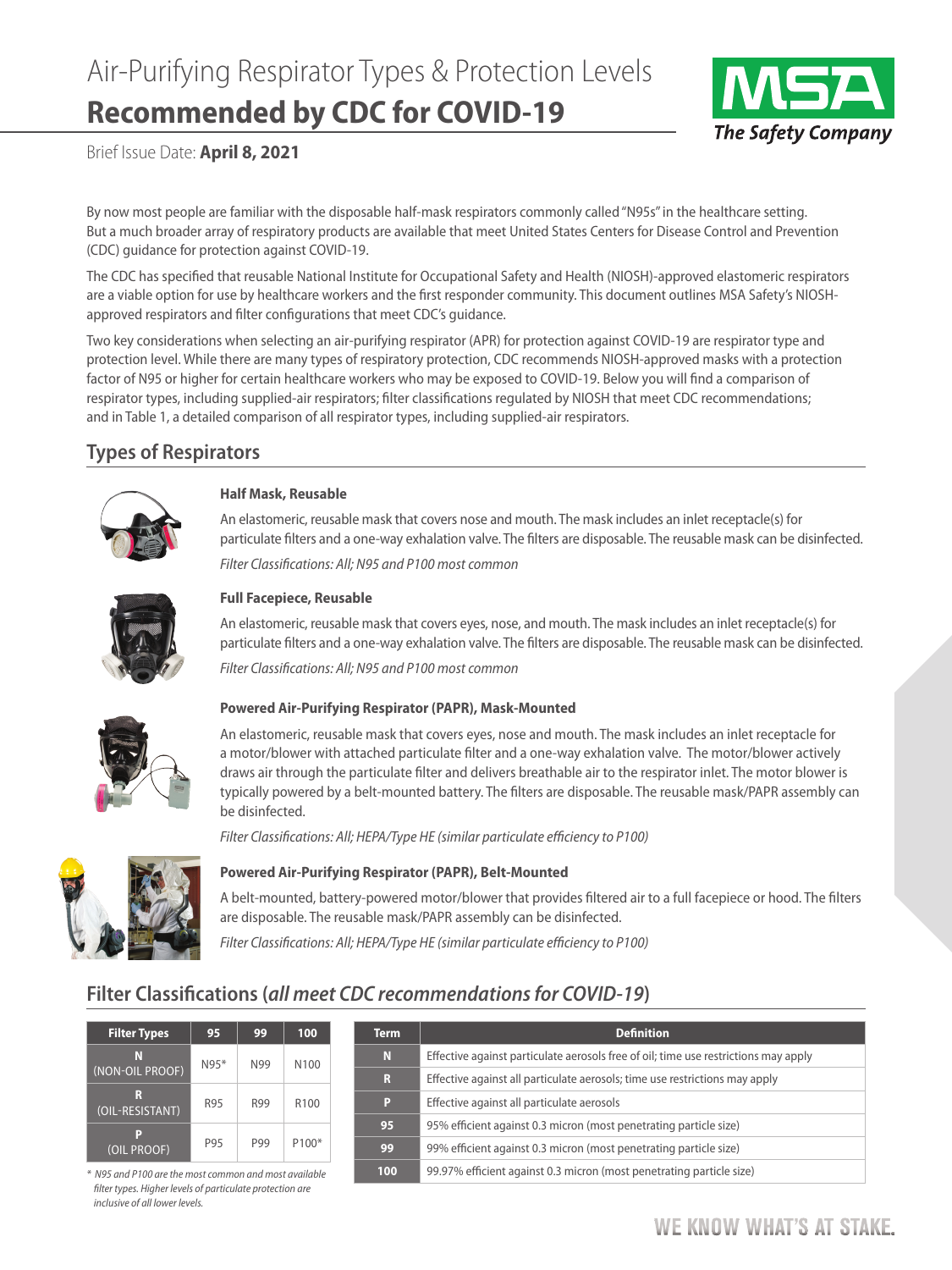

## **Intent for Use in Healthcare Settings During COVID-19 Public Health Emergency**

In the United States, in light of the COVID-19 public health emergency, recent determinations by the Secretary of Health and Human Services, and the Emergency Use Authorization issued by the Food and Drug Administration, MSA temporarily intends for its respiratory protection products approved by NIOSH under 42 CFR Part 84 to be used in healthcare settings by healthcare personnel to help protect the wearer from exposure to pathogenic biological airborne particulates during filtering facepiece respirator shortages resulting from the COVID-19 pandemic.

### Table 1: Comparative Analysis of Various Forms of Respiratory Protection Provided by MSA Safety

| <b>Respirator Type</b>                                               | <b>Elastomeric Half-Mask</b><br><b>Respirator</b>                                                                                          | <b>Full-Facepiece</b><br><b>Respirator</b>                                                                                                                                   | <b>Powered Air-Purifying</b><br>Respirator,<br><b>Tight-Fitting Facepiece</b>                      | <b>Powered Air-Purifying</b><br>Respirator,<br><b>Loose-Fitting Hood</b>   | <b>Self-Contained</b><br><b>Breathing Apparatus</b> |
|----------------------------------------------------------------------|--------------------------------------------------------------------------------------------------------------------------------------------|------------------------------------------------------------------------------------------------------------------------------------------------------------------------------|----------------------------------------------------------------------------------------------------|----------------------------------------------------------------------------|-----------------------------------------------------|
| <b>RESPIRATOR</b><br><b>NAME</b>                                     | • Advantage® 420<br>• Advantage 290<br>• Advantage 200LS<br>• Comfo <sup>®</sup> Classic                                                   | • Advantage 1000<br>• Advantage 3200<br>· Advantage 4100<br>• Advantage 4200<br>• Ultra-Elite<br>• Ultra-Twin/Ultravue<br>• Millennium<br>• G1 Facepiece<br>with APR Adapter | • OptimAir<br>Mask-Mounted<br>• Optimair TL Tight-<br><b>Fitting Facepiece</b><br>• Responder PAPR | • OptimAir TL                                                              | $\cdot$ G1 SCBA<br>• G1 Industrial                  |
| <b>COMPATIBLE</b><br><b>PARTICULATE</b><br><b>FILTER TYPES</b>       | • N95 Flexi Filter<br>or prefilter with<br>chemical cartridge<br>• R95 Flexi Filter<br>or prefilter with<br>chemical cartridge<br>$- P100$ | · N95 Flexi Filter<br>or prefilter with<br>chemical cartridge<br>• R95 Flexi Filter<br>or prefilter with<br>chemical cartridge<br>$- P100$<br>• Riot control<br>$\cdot$ CBRN | $\cdot$ HEPA<br>• CBRN for<br>Responder PAPR                                                       | $\cdot$ HEPA                                                               | • Supplied Air                                      |
| <b>MEETS CDC</b><br><b>GUIDANCE FOR</b><br><b>COVID-19</b>           | V                                                                                                                                          | V                                                                                                                                                                            | $\boldsymbol{\nu}$                                                                                 | V                                                                          |                                                     |
|                                                                      |                                                                                                                                            | <b>Type and Scope of Protection Provided</b>                                                                                                                                 |                                                                                                    |                                                                            |                                                     |
| <b>DISPOSABLE</b><br><b>VS. REUSABLE</b>                             | Reusable after<br>disinfection,<br>and replacement<br>of filtering element                                                                 | Reusable after<br>disinfection,<br>and replacement<br>of filtering element                                                                                                   | Reusable after<br>disinfection,<br>and replacement<br>of filtering element                         | Reusable after<br>disinfection,<br>and replacement<br>of filtering element | Reusable after<br>disinfection                      |
| <b>ORGANS PROTECTED</b>                                              | • Respiratory                                                                                                                              | • Respiratory<br>$\cdot$ Eye<br>• Face                                                                                                                                       | • Respiratory<br>• Eye<br>• Face                                                                   | • Respiratory<br>• Eye<br>• Face                                           | • Respiratory<br>• Eye<br>• Face                    |
| <b>COMPATIBLE</b><br><b>WITH OTHER FORMS</b><br><b>OF PPE</b>        | Yes                                                                                                                                        | Yes                                                                                                                                                                          | Yes                                                                                                | Yes                                                                        | Yes                                                 |
| <b>DURATION OF USE</b>                                               | Dependent upon use<br>conditions                                                                                                           | Dependent upon use<br>conditions                                                                                                                                             | Dependent upon use<br>conditions                                                                   | Dependent upon use<br>conditions                                           | Dependent upon use<br>conditions                    |
| <b>LEVEL OF TRAINING</b><br><b>REQUIRED FOR</b><br><b>PROPER USE</b> | Moderate                                                                                                                                   | Moderate                                                                                                                                                                     | High                                                                                               | High                                                                       | Highest                                             |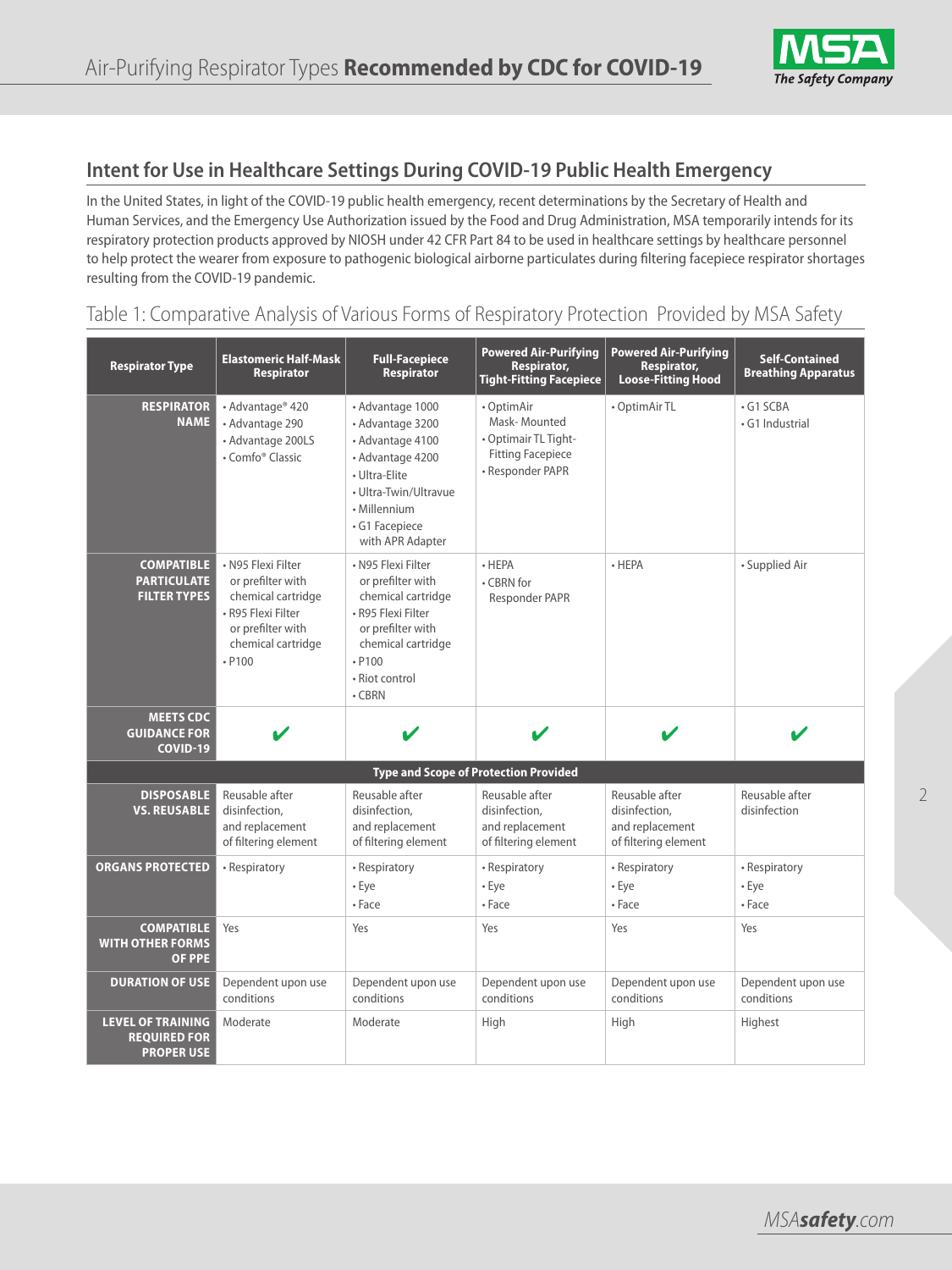## Table 1: Comparative Analysis of Various Forms of Respiratory Protection Provided by MSA Safety

## *Continued*

| <b>Respirator Type</b>                                         | <b>Elastomeric Half-Mask</b><br><b>Respirator</b>                                                                                        | <b>Full-Facepiece</b><br><b>Respirator</b>                                                                                                                                   | <b>Powered Air-Purifying</b><br>Respirator,<br><b>Tight-Fitting Facepiece</b>                      | <b>Powered Air-Purifying</b><br>Respirator,<br>Loose-Fitting Hood | <b>Self-Contained</b><br><b>Breathing Apparatus</b>                                      |
|----------------------------------------------------------------|------------------------------------------------------------------------------------------------------------------------------------------|------------------------------------------------------------------------------------------------------------------------------------------------------------------------------|----------------------------------------------------------------------------------------------------|-------------------------------------------------------------------|------------------------------------------------------------------------------------------|
| <b>RESPIRATOR</b><br><b>NAME</b>                               | • Advantage® 420<br>• Advantage 290<br>• Advantage 200LS<br>• Comfo <sup>®</sup> Classic                                                 | · Advantage 1000<br>· Advantage 3200<br>· Advantage 4100<br>· Advantage 4200<br>• Ultra-Elite<br>• Ultra-Twin/Ultravue<br>• Millennium<br>• G1 Facepiece<br>with APR Adapter | • OptimAir<br>Mask-Mounted<br>• Optimair TL Tight-<br><b>Fitting Facepiece</b><br>• Responder PAPR | • OptimAir TL                                                     | $\cdot$ G1 SCBA<br>· G1 Industrial                                                       |
| <b>COMPATIBLE</b><br><b>PARTICULATE</b><br><b>FILTER TYPES</b> | · N95 Flexi Filter<br>or prefilter with<br>chemical cartridge<br>• R95 Flexi Filter<br>or prefilter with<br>chemical cartridge<br>. P100 | • N95 Flexi Filter<br>or prefilter with<br>chemical cartridge<br>• R95 Flexi Filter<br>or prefilter with<br>chemical cartridge<br>$- P100$<br>• Riot control<br>$\cdot$ CBRN | $\cdot$ HEPA<br>• CBRN for<br>Responder PAPR                                                       | $\cdot$ HEPA                                                      | • Supplied Air                                                                           |
| <b>MEETS CDC</b><br><b>GUIDANCE FOR</b><br><b>COVID-19</b>     | V                                                                                                                                        |                                                                                                                                                                              |                                                                                                    |                                                                   | V                                                                                        |
|                                                                |                                                                                                                                          |                                                                                                                                                                              | <b>Government Certification and Performance</b>                                                    |                                                                   |                                                                                          |
| <b>GOVERNMENT</b><br><b>CERTIFICATION(S)</b>                   | NIOSH 42 CFR Part 84                                                                                                                     | NIOSH 42 CFR Part 84                                                                                                                                                         | NIOSH 42 CFR Part 84                                                                               | NIOSH 42 CFR Part 84                                              | NIOSH 42 CFR Part 84,<br>NFPA 1918 (2018) for<br>structural firefighting<br>applications |
| <b>BREATHING</b><br><b>RESISTANCE</b>                          | Moderate                                                                                                                                 | Moderate                                                                                                                                                                     | Low                                                                                                | Low                                                               | Supplied air                                                                             |
| <b>ADAPTABLE TO A</b>                                          | · Small                                                                                                                                  | $\cdot$ Small                                                                                                                                                                | Adaptable to a range                                                                               | Adaptable to a range                                              | Adaptable to a range                                                                     |
| <b>RANGE OF ADULT</b>                                          | • Medium                                                                                                                                 | • Medium                                                                                                                                                                     | of adult face sizes                                                                                | of adult face sizes                                               | of adult face sizes                                                                      |
| <b>FACE SIZES</b>                                              | $\cdot$ Large                                                                                                                            | $\cdot$ Large                                                                                                                                                                |                                                                                                    |                                                                   |                                                                                          |
| <b>ASSIGNED</b><br><b>PROTECTION FACTOR</b><br>(OSHA)          | 10                                                                                                                                       | 50                                                                                                                                                                           | 1000                                                                                               | 1000<br>SWPF Available                                            | 10,000                                                                                   |
| <b>FIT TESTING</b><br><b>REQUIRED</b>                          | Yes                                                                                                                                      | Yes                                                                                                                                                                          | Yes                                                                                                |                                                                   | Yes                                                                                      |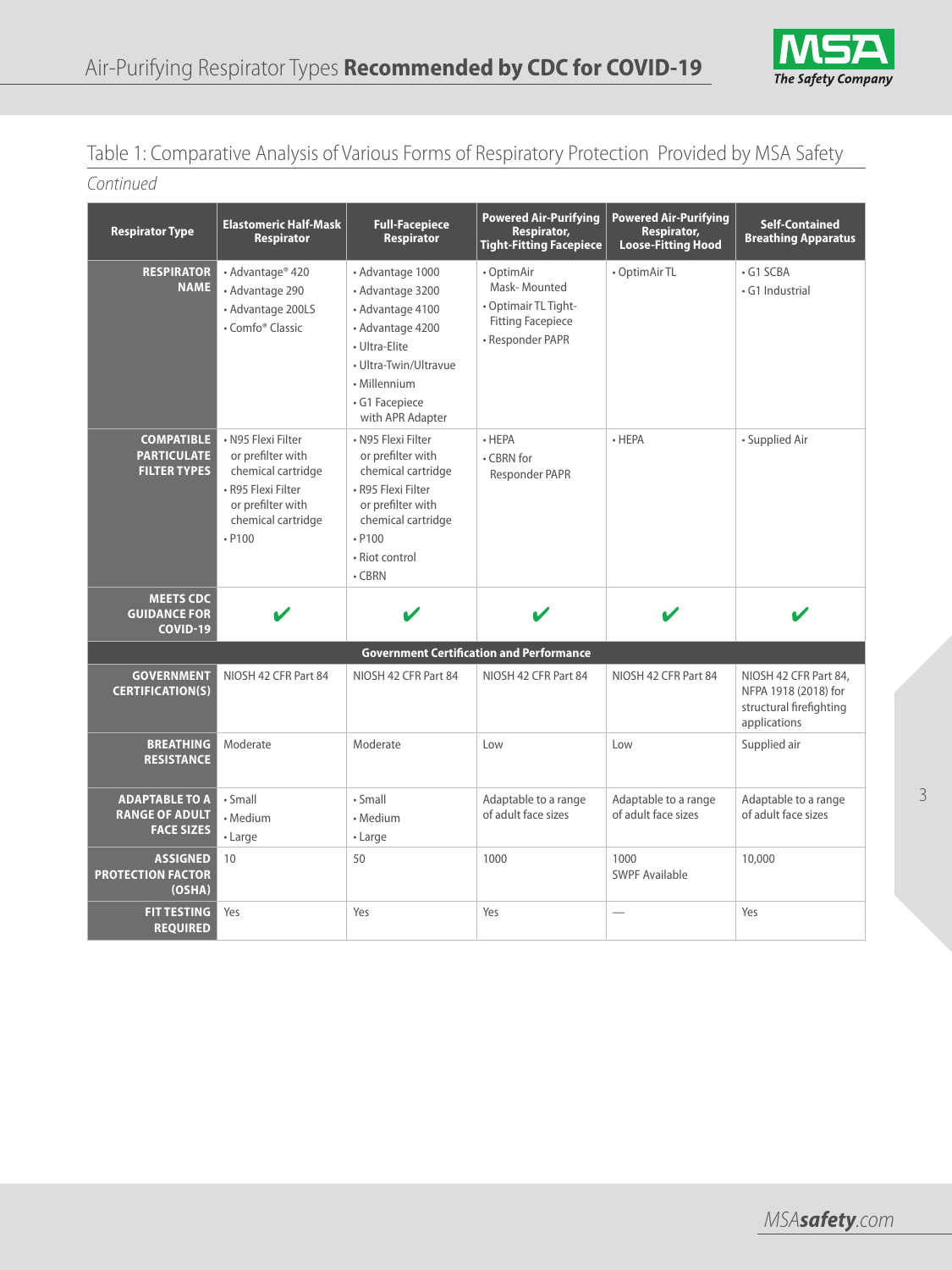

## Table 1: Comparative Analysis of Various Forms of Respiratory Protection Provided by MSA Safety

*Continued*

| <b>Respirator Type</b>                                         | <b>Elastomeric Half-Mask</b><br><b>Respirator</b>                                                                                          | <b>Full-Facepiece</b><br><b>Respirator</b>                                                                                                                                   | <b>Powered Air-Purifying</b><br>Respirator,<br><b>Tight-Fitting Facepiece</b>                      | <b>Powered Air-Purifying</b><br>Respirator,<br><b>Loose-Fitting Hood</b> | <b>Self-Contained</b><br><b>Breathing Apparatus</b>           |
|----------------------------------------------------------------|--------------------------------------------------------------------------------------------------------------------------------------------|------------------------------------------------------------------------------------------------------------------------------------------------------------------------------|----------------------------------------------------------------------------------------------------|--------------------------------------------------------------------------|---------------------------------------------------------------|
| <b>RESPIRATOR</b><br><b>NAME</b>                               | • Advantage® 420<br>• Advantage 290<br>• Advantage 200LS<br>• Comfo <sup>®</sup> Classic                                                   | • Advantage 1000<br>• Advantage 3200<br>• Advantage 4100<br>• Advantage 4200<br>• Ultra-Flite<br>• Ultra-Twin/Ultravue<br>• Millennium<br>· G1 Facepiece<br>with APR Adapter | • OptimAir<br>Mask-Mounted<br>• Optimair TL Tight-<br><b>Fitting Facepiece</b><br>• Responder PAPR | • OptimAir TL                                                            | $\cdot$ G1 SCBA<br>· G1 Industrial                            |
| <b>COMPATIBLE</b><br><b>PARTICULATE</b><br><b>FILTER TYPES</b> | • N95 Flexi Filter<br>or prefilter with<br>chemical cartridge<br>· R95 Flexi Filter<br>or prefilter with<br>chemical cartridge<br>$- P100$ | • N95 Flexi Filter<br>or prefilter with<br>chemical cartridge<br>· R95 Flexi Filter<br>or prefilter with<br>chemical cartridge<br>$- P100$<br>• Riot control<br>$\cdot$ CBRN | $\cdot$ HEPA<br>$\cdot$ CBRN for<br>Responder PAPR                                                 | $\cdot$ HEPA                                                             | • Supplied Air                                                |
| <b>MEETS CDC</b><br><b>GUIDANCE FOR</b><br>COVID-19            | V                                                                                                                                          |                                                                                                                                                                              |                                                                                                    |                                                                          |                                                               |
|                                                                |                                                                                                                                            |                                                                                                                                                                              | <b>Design Related Characteristics and Attributes</b>                                               |                                                                          |                                                               |
| <b>COMPOSITION</b>                                             | Synthetic, metallic,<br>and natural materials                                                                                              | Synthetic, metallic,<br>and natural materials                                                                                                                                | Synthetic, metallic,<br>and natural materials                                                      | Synthetic, metallic,<br>and natural materials                            | Synthetic, metallic,<br>and natural materials                 |
| <b>EXTERNAL FORMS OF</b><br><b>POWER REQUIRED</b>              | <b>No</b>                                                                                                                                  | <b>No</b>                                                                                                                                                                    | Yes, battery                                                                                       | Yes, battery                                                             | Yes, cylinder of<br>breathable air, battery<br>on some models |
| <b>COST</b>                                                    | Moderate                                                                                                                                   | Moderate                                                                                                                                                                     | High                                                                                               | High                                                                     | Highest                                                       |